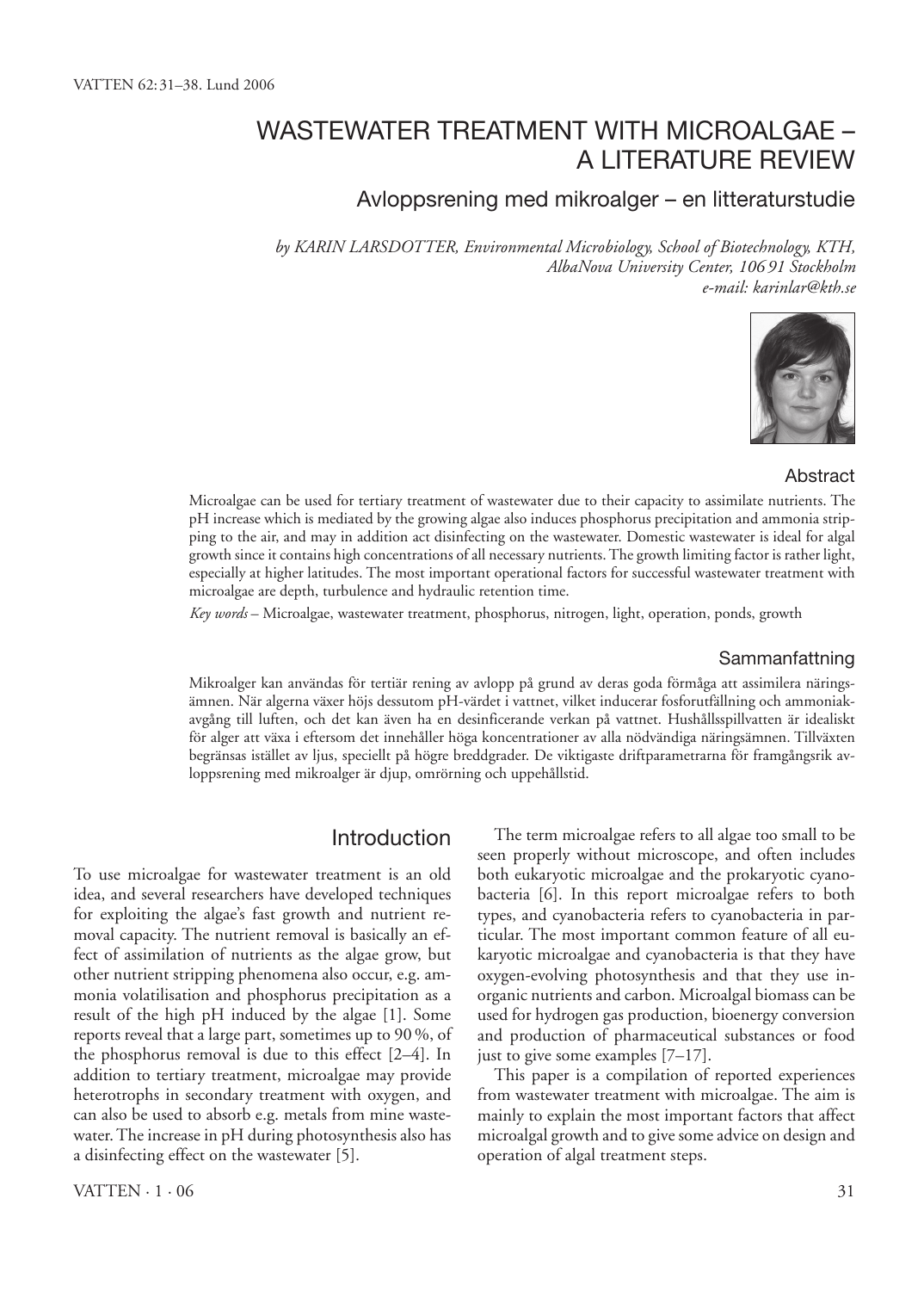## Algal growth

Successful treatment of wastewater with microalgae requires good growth, and understanding of the factors that affect growth is therefore essential. The growth rate of algae and cyanobacteria is influenced by physical, chemical and biological factors (Table 1). Examples of physical factors are light and temperature. Chemical factors can be availability of nutrients and carbon dioxide, and biological factors are e.g. competition between species, grazing by animals and virus infections. Operational factors affect the factors mentioned above, and basically concerns bioreactor design, mixing and dilution rate.

### Carbon and nutrients

Algae are autotrophs, i.e. they can synthesise organic molecules themselves from inorganic nutrients. A stoichiometric formula for the most common elements in an average algal cell is  $C_{106}H_{181}O_{45}N_{16}P$ , and the elements should be present in these proportions in the medium for optimal growth [18]. High ratios between nitrogen and phosphorus, about 30:1, suggest P-limitation, whereas low ratios of about 5:1 suggest N-limitation. According to the ratios most often found in wastewater, phosphorus is rarely limiting algal growth, but nitrogen may be [19]. Though, since wastewater often exposes the algae to nutrient concentrations of up to three orders of magnitude higher than under natural conditions, growth is more likely limited by carbon and light [5].

The rate at which an algal cell takes up a specific nutrient depends on the difference between the concentration inside and outside the cell, and also on the diffusion rates through the cell wall. The thickness of the unstirred layer of water just outside the cell wall also plays a role, where thicker layers give slower diffusion rates. To avoid such thick boundary layers in order to enhance mass transfer rates of nutrients and metabolites, turbulence in the water is essential [8, 19].

#### *Carbon*

Microalgae assimilate inorganic carbon in the photosynthesis. Solar energy is converted to chemical energy with oxygen  $(O_2)$  as a by-product, and in a second step the chemical energy is used to assimilate carbon dioxide  $(CO<sub>2</sub>)$  and convert it to sugars. The overall stoichiometric formula for photosynthesis is:

$$
6 H2O + 6 CO2 + light \Rightarrow C6H12O6 + 6 O2
$$

The inorganic carbon species normally used by microalgae are  $\overline{\text{CO}}_2$  and  $\text{HCO}_3^-$ , the latter requiring the enzyme carbonic anhydrase to convert it to  $CO<sub>2</sub>$  [18, 19]. Beside these, some algal species are able to use organic carbon

Table 1. *Factors that influence algal growth in a high rate algal pond [16]*.

| Abiotic factors,      | Light (quality, quantity)            |
|-----------------------|--------------------------------------|
| physical and chemical | Temperature                          |
|                       | Nutrient concentration               |
|                       | $O_2$ , $CO_2$                       |
|                       | pН                                   |
|                       | Salinity                             |
|                       | Toxic chemicals                      |
| Biotic factors        | Pathogens (bacteria, fungi, viruses) |
|                       | Predation by zooplankton             |
|                       | Competition between species          |
| Operational factors   | Mixing                               |
|                       | Dilution rate                        |
|                       | Depth                                |
|                       | Addition of bicarbonate              |
|                       | Harvesting frequency                 |

sources as well, such as organic acids, sugars, acetate or glycerol [19–23]. This heterotrophic metabolism is probably significant in waste loaded ponds, where the standing crops of algae can be very high and consequently exhausted on carbon dioxide [19, 23]. Some studies have indicated that about 25–50 % of the algal carbon in high rate algal ponds is derived from heterotrophic utilisation of organic carbon [19]. The organic carbon sources can be assimilated either chemo- or photoheterotrophically [19, 22, 23]. In the first case, the organic substrate is used both as the source of energy (through respiration) and as carbon source, while in the second case, light is the energy source. In several algal species, the mode of carbon nutrition can be shifted from autotrophy to heterotrophy when the carbon source is changed; this is the case with e.g. the green algae *Chlorella* and *Scenedesmus* [11].

Atmospheric carbon dioxide may be provided to algal cultures by means of aeration [9]. However, since the ambient atmospheric concentration (0.033 %) is far below optimum for algal growth, supply of extra carbon dioxide may be necessary [11, 24]. This can be accomplished by providing the cultures with air enriched with 1 to 5 %  $CO<sub>2</sub>$  [21].

The amount of  $CO<sub>2</sub>$  dissolved in water varies greatly with pH, and addition of  $CO<sub>2</sub>$  results in a pH decrease (Figure 1). At higher pH values, e.g. at pH greater than 9, most of the inorganic carbon is in form of carbonate  $(CO_3^2)$  which cannot be assimilated by the algae [19]. The decreased availability of  $CO<sub>2</sub>$  may act limiting on the algal growth, however, this effect is not often very pronounced. Since  $CO<sub>2</sub>$  addition is one of the most costly items in high-density mass algal cultures, it can for that reason be economically beneficial to sacrifice some production in order to save  $CO<sub>2</sub>$  [25].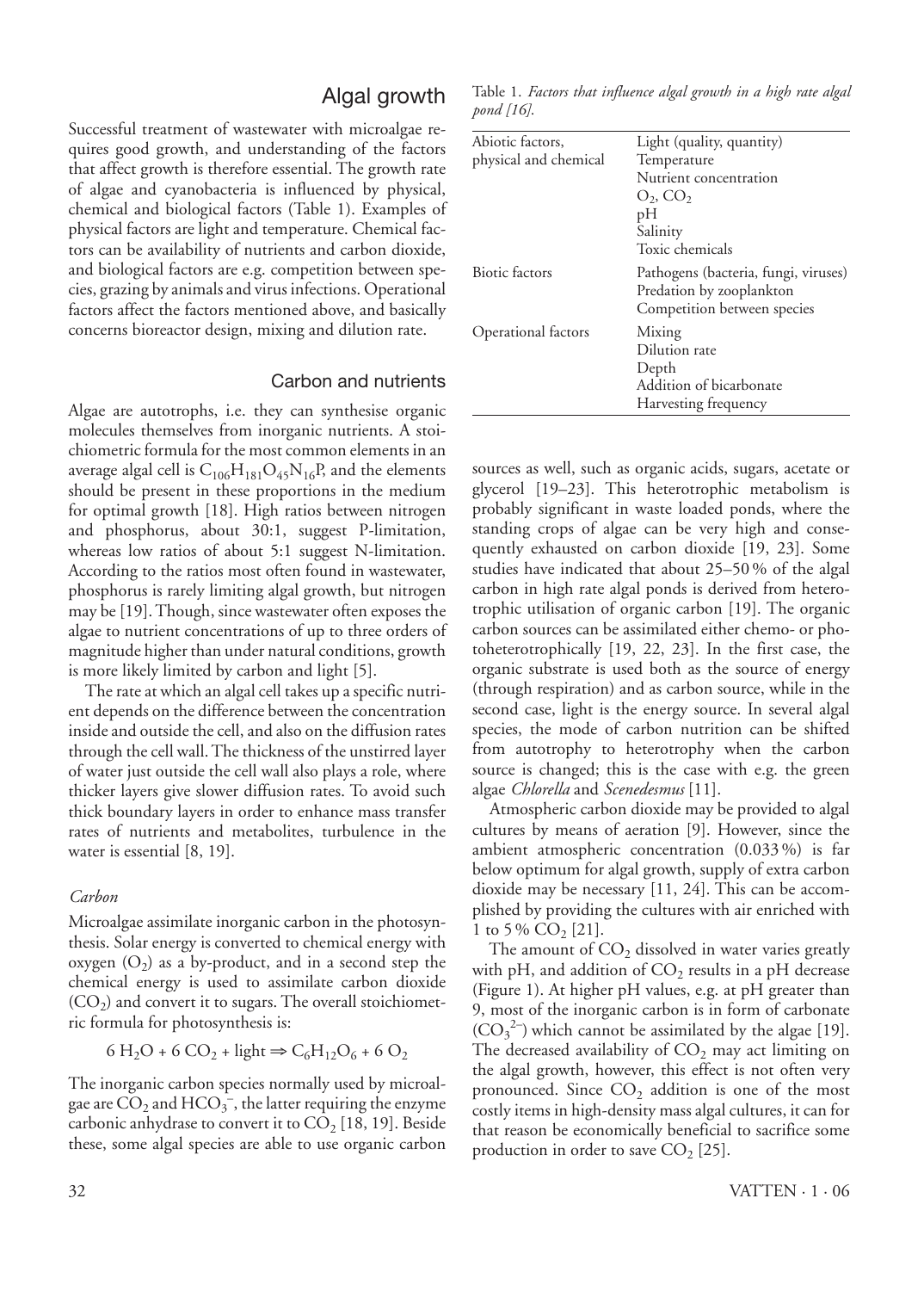#### *Nitrogen*

Besides carbon, nitrogen is the second most important nutrient to microalgae since it may comprise more than 10 % of the biomass [11]. Nitrogen exists in many forms, and the most common nitrogen compounds assimilated by microalgae are ammonium  $(NH_4^+)$  and nitrate  $(NO<sub>3</sub><sup>-</sup>)$  [26]. The preferred compound is ammonium, and when this is available, no alternative nitrogen sources will be assimilated [27]. However, ammonium concentrations higher than 20 mg NH<sub>4</sub><sup>+</sup>-N per litre are not recommended due to ammonia toxicity [19]. In addition to these nitrogen compounds, urea  $(CO(NH<sub>2</sub>))$ and nitrite  $(NO<sub>2</sub><sup>-</sup>)$  can be used as nitrogen sources. However, the toxicity of nitrite at higher concentrations makes it less convenient [11]. Cyanobacteria are also able to assimilate the amino acids arginine, glutamine and asparagine and some species can fix nitrogen gas  $(N_2)$  [27]. Of all nitrogen sources, this nitrogen fixation is the most energy demanding and only occurs in some cyanobacteria when no other nitrogen compounds are available in sufficient amounts [28]. Several microalgae can take up nitrogen in excess of the immediate metabolic needs, so called luxury consumption. This can be used later in the case of nitrogen starvation.

#### *Phosphorus*

Phosphorus is another macro-nutrient essential for growth, which is taken up by algae as inorganic orthophosphate  $(PO<sub>4</sub><sup>3-</sup>)$ . The uptake of orthophosphate is an active process that requires energy. Organic phosphates can be converted to orthophosphates by phosphatases at the cell surface, and this occurs especially when inorganic phosphate is in short supply. Microalgae are able to assimilate phosphorus in excess, which is stored within the cells in the form of polyphosphate (volutin) granules. These reserves can be sufficient for prolonged growth in the absence of available phosphorus. The growth rate of an alga may therefore not respond at once to changes in the external concentration of phosphorus, in opposite to the immediate responses to temperature and light [21, 26].

Mostert and Grobbelaar (1987) found that the phosphorus concentration in cells varied with supply concentration, from a maximum of 1170 mg dry mass per mg P at a supply concentration of 0.1 mg  $P l^{-1}$  to as low as 10 mg dry mass per mg P at supplies of 5 mg P  $l^{-1}$  and greater [8]. Algae cultivated in wastewater may hence contain much higher amounts of phosphorus than is normally needed.

#### *Other nutrients*

Nitrogen and phosphorus are macro-nutrients, which are needed in high amounts for growth. Other macro-



Figure 1. *The relative abundance of inorganic carbon forms as a result of pH in seawater.*

nutrients are sulphur, potassium, calcium and magnesium. Micro-nutrients, which are needed in smaller amounts, are manganese, molybdenum, copper, iron, zinc, boron, chloride and nickel. In addition, some other elements can be essential for certain algal species, like sodium, silicon, cobalt, iodine, vanadine and selenium. To prevent growth limitation by micro-nutrients, these are often added to commercial algal cultures together with a chelating agent, e.g. EDTA. [21, 26]

#### Light and temperature

## *Light*

Microalgae are phototrophs, which means that they obtain energy from light. However, some algae are able to grow in the dark using simple organic compounds as energy and carbon source (see also carbon section). The light energy is converted to chemical energy in the photosynthesis, but large parts are lost as heat. Oswald (1988) reports that in outdoor ponds, more than 90 % of the total incident solar energy can be converted into heat and less than 10 % into chemical energy [18]. Fontes (1987) reports a conversion efficiency of sunlight energy into chemical energy of only 2 % [9].

There are several strategies used by microalgae to remain near the water surface in order to catch enough light. These strategies aim to decrease the specific gravity and thereby minimise the sinking rate. Examples of this are fat accumulation, mucilage production, selective accumulation of ions (monovalent ions have a lower specific gravity) and buoyancy among some cyanobacteria which float due to gas vacuoles [21].

However, not all microalgae are able to float at the surface, and algae in deeper parts of a culture vessel may for that reason be light limited since water absorbs photosynthetic active radiation (PAR). Moreover, in dense cultures the algae themselves can decrease the light availability due to internal shading [19, 23, 29]. When culti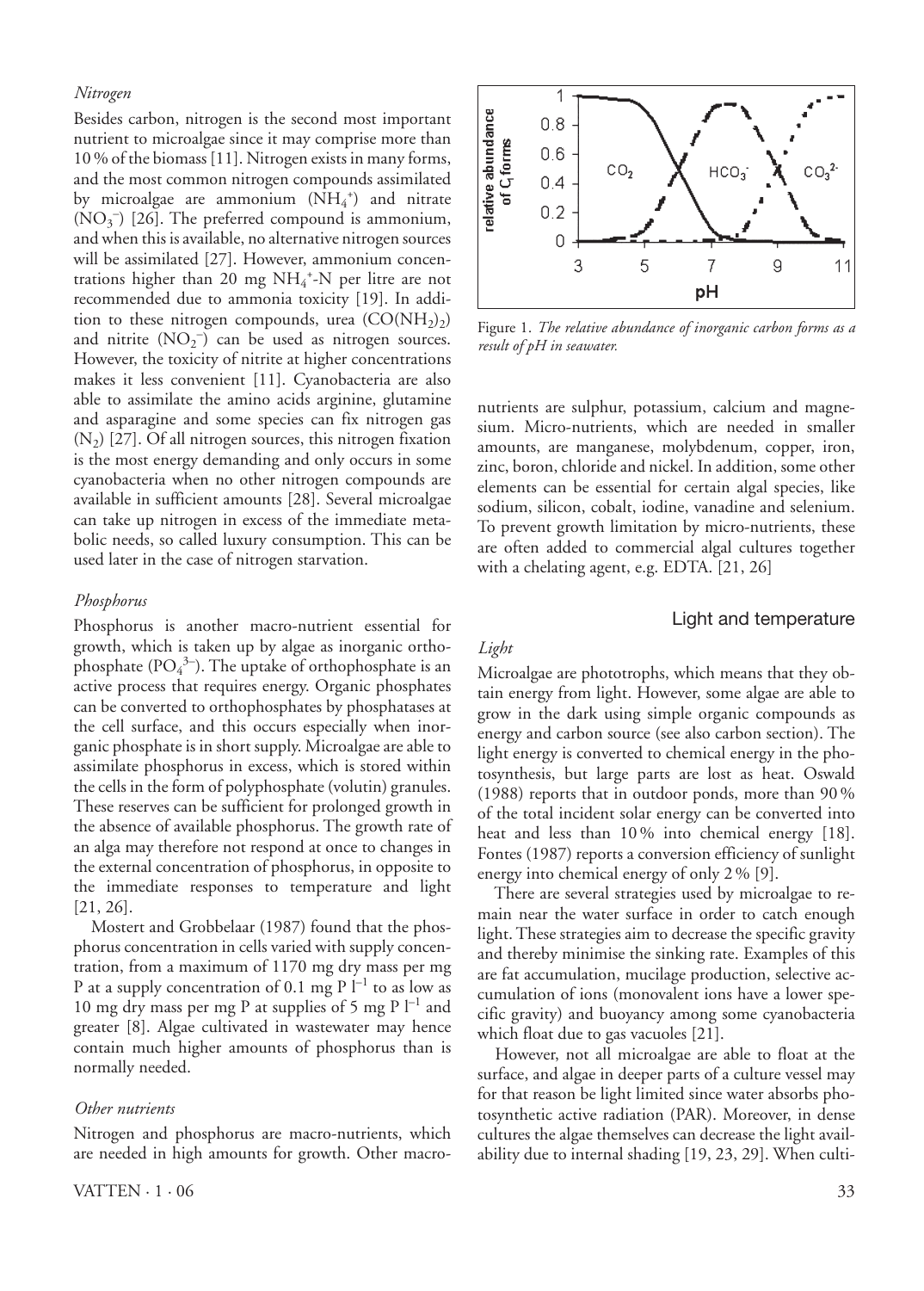vated in raw wastewater, this shading effect can also be further aggravated by high contents of particulate matter [19]. To prevent this, turbulence is essential since it exposes all cells to light for at least short periods, thereby making high productivity possible.

The easiest way to prevent algal cultures from lightlimitation is to decrease the depth of the culture vessel. According to Oswald (1988), the productivity in light limited ponds is inversely correlated to the depth [24]. Generally, depths of between 15 and 50 cm are recommended [9, 28]. However, during winter shallower depths are recommended due to the lower light conditions, and depths greater than 20 cm markedly decreases production [9].

However, even though light is most often limiting the growth of microalgae, too much light may also cause lowered photosynthetic effectivity, which is known as photoinhibition [19, 26, 30]. In order to prevent algae at the surface from exposure to inhibiting levels of light, also in this case accurate mixing is crucial.

#### *Temperature*

Increased temperature enhances algal growth until an optimum temperature is reached [6, 7, 9, 19, 31]. Further increase in temperature leads to a rapid decline in growth rate. Overheating of algal cultures is a problem especially in humid climates where evaporation is inhibited [6], but in Sweden, the problem is rather growth limitation caused by low temperatures if cultivating outdoors. At low temperatures, microalgae easily get photoinhibited by high light intensities. This sensitivity to bright light at low temperatures may pose an operational constraint on outdoor wastewater treatment in cold climate. At temperatures near optimum for growth, microalgae can better tolerate high light intensities before getting inhibited [19]. Generally, temperatures around 15–25ºC seems to suit most algal species, even those which are adapted to growth at colder temperatures. To enable higher temperatures in algal cultures, greenhouses may be a solution at higher latitudes [5, 19].

#### pH

Microalgal growth rate and species composition may also be affected by pH. As an example, Fontes et al (1987) found that optimal productivity of the cyanobacterium *Anabaena variabilis* were obtained at pH 8.2–8.4, being slightly lower at 7.4–7.8, decreasing significantly above pH 9, and at pH 9.7–9.9 the cells were unable to thrive [9]. However, many algal species accept higher pH values than that. In algal cultures, pH usually increases due to the photosynthetic  $CO<sub>2</sub>$  assimilation [19, 31]. pH values above 10 is not uncommon when no  $CO<sub>2</sub>$  is supplied [25], and pH can reach 11 or more if  $CO<sub>2</sub>$  is

limiting and bicarbonate is used as a carbon source [21]. In high rate algal ponds, this pH increase can be compensated by respiration deeper in the ponds, and the pH can then be regulated by letting in more organic material and thereby enhancing the respiration [19]. pH also affects the availability of inorganic carbon; even if pH is high for other reasons than photosynthetic  $CO_2$ -exhaustion, the pH regulates what species of inorganic carbon that is available (Figure 1).

Nitrogen absorption by the algae also affects pH in the medium. Assimilation of nitrate ions tend to raise the pH, but if ammonia is used as nitrogen source, the pH of the medium may decrease to as low as 3, which is too acid to support growth [11, 21].

High pH can lead to precipitation of phosphate in the medium by formation of calcium phosphates, but these may redissolve if pH drops, e.g. during night [19, 31]. If the concentration of ammonia is high at high pH, the photosynthesis will be inhibited [19, 22]. High pH may also induce flocculation of some algae, which in turn lead to reduced nutrient uptake and growth, but this flocculation can, on the other hand, facilitate harvesting [19].

In order to avoid extreme pH values, turbulence can promote the gas exchange between water and air which in turn regulates pH somewhat in the water [18].

## Inhibitory substances

Many substances can act inhibitory on photosynthesis and algal growth if present in too high concentrations. Examples of such substances are heavy metals, herbicides, pesticides, substances in detergents, household cleaning products and personal care products.

High concentrations of ammonia act inhibitory on algal growth at high pH, and this toxicity is intensified at higher temperatures when a higher proportion of the ammonia occurs as free ammonia which may freely diffuse over membranes into the cells [19, 22]. As already mentioned, total ammonium concentration should not exceed 20 mg NH<sub>4</sub><sup>+</sup>-N. Too high levels of organic compounds can inhibit the nutrient uptake by microalgae [22], and acetate can be toxic to some species, due to the un-ionized molecule, which can penetrate the cell membrane and damage the cell interior by ionization [23]. Some algae also produce substances toxic to themselves in the course of their metabolism. These eventually accumulate to concentrations high enough to inhibit growth; a phenomenon called autoinhibition [21].

### Biotic factors

Not only physical and chemical factors affect algal growth. In nature, species have to compete with each other for space and nutrients, and this can be reflected in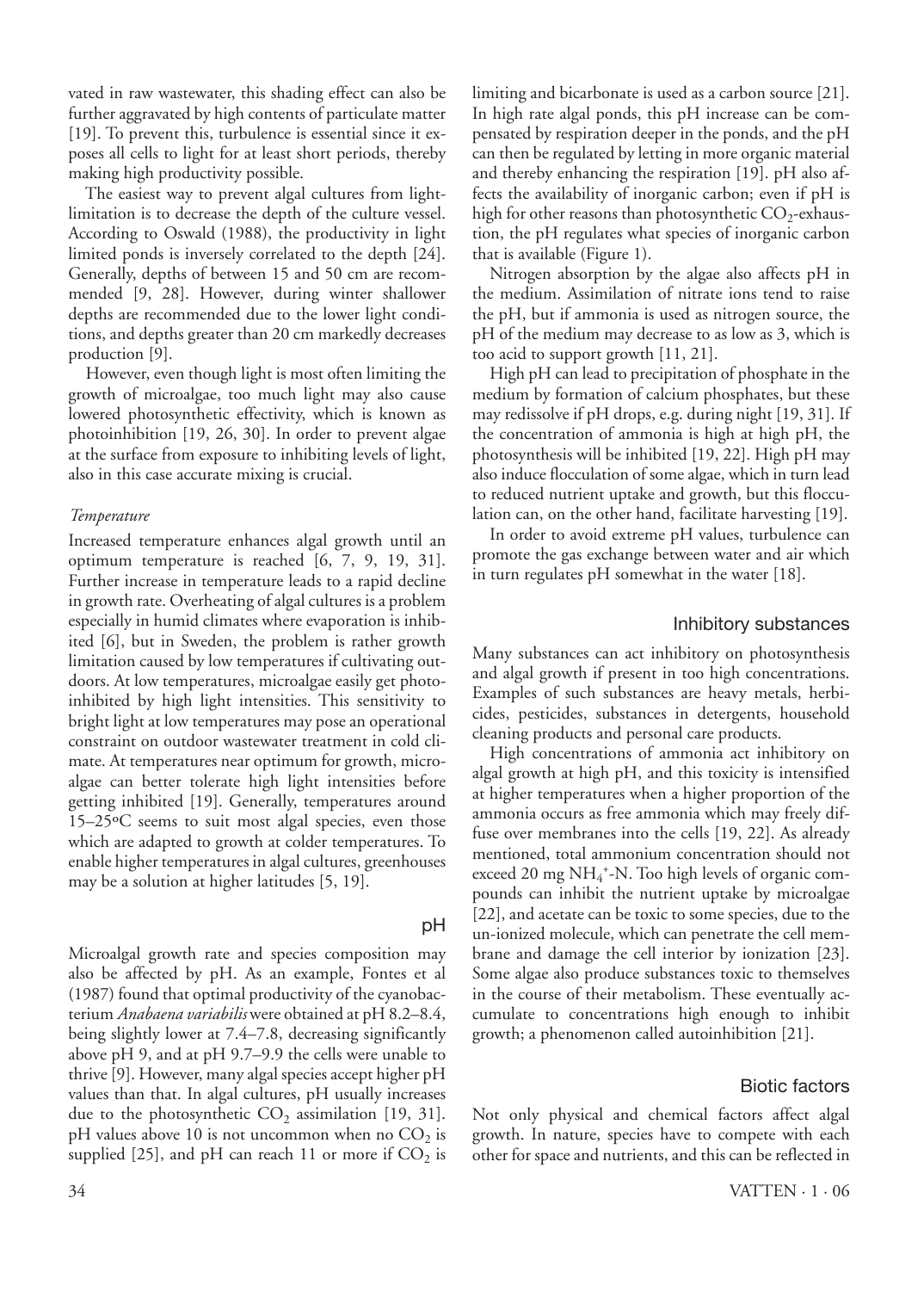algal cultures as well. Some species inhibit the growth of others in mixed culture; e.g., some cyanobacteria can produce inhibitory substances to the growth of eukaryotic algae, and some eukaryotic algae can produce antibacterial substances [19, 21]. The later may indirectly affect competition among algal species by their effects on associated bacteria.

In pure monocultures, infections by parasites, predators or competing species can be deleterious, and protozoa and rotifers present the greatest threat [7, 8]. In open wastewater treatment systems, infections are hard to avoid, but by keeping optimal conditions for the algae the cultures are less susceptible. Methods to avoid infections can be acidification of the cultures to pH 2 for a short period or by daily removal of particulate matter larger than 100µ with a small porosity screen, which removes mainly zooplankton but not the algae [7]. The acidification is adequate to kill most rotifers and protozoa; however, this is difficult in large ponds. Establishing a pond regime that leads to diurnal anaerobic conditions for a short period can also prevent the development of animal and fungal populations [19], and short periods of high ammonia concentration can eliminate contamination by zooplankton [11]. Alternatively, biocides can be applied, but this can spoil the quality of the product, is expensive and is not environmentally sound [6].

## Cultivation methods

The two main groups of systems for cultivation of microalgae are closed and open systems. Closed systems allow greater control of growth conditions, whereas open systems largely depend on external factors and have contact with the open air [25]. However, the open systems are often simpler to construct and operate, and may therefore be preferred from economical reasons. A third, totally different solution for phytoplankton culture is immobilisation, where the cells are trapped in a solid medium [32].

## Open systems – ponds

For commercial cultivation of algae, shallow raceway ponds and circular ponds with a rotating arm to mix the cultures are usually used [14]. The raceway pond is set in a meandering configuration with paddle wheel mixers that exert low shearing forces (Figure 2). For wastewater treatment, facultative ponds and high rate algal ponds (HRAP) are the most commonly used. A facultative pond is usually deeper than one meter, has algae growing in the surface water layers and is anoxic near the bottom. An HRAP, on the other hand, is usually less than a meter

deep, is continuously mixed by gentle stirring and is aerobic throughout its volume [18]. In HRAPs, microalgae supply oxygen to heterotrophic bacteria, and the nutrients in the wastewater are converted into algal and bacterial biomass [1]. Like in facultative ponds, the raised pH causes ammonia stripping and phosphate precipitation, and most studies about the role of algae in HRAPs point out that this indirect nutrient removal is often more important than direct uptake. The denitrification that occurs in facultative ponds should be considered negligible in an HRAP though, because of the aerobic environment [33]. According to Oswald (1988), properly designed and operated HRAPs are capable of removing more than 90 % of the biochemical oxygen demand (BOD) and up to 80 % of the nitrogen and phosphorus [24].

## Closed photobioreactors

Closed photobioreactors can be grouped into two major classes: covered raceways and tubular reactors [14]. Closed photobioreactors usually have better light penetrating characteristics than open ponds; the light path is usually less than 30 mm, which make it possible to sustain high biomass and productivity with less retention time than is possible in ponds [19]. However, since they are more technically complicated, often need expert personnel and require more energy than open systems; the operating cost is higher [34].

By using transparent pipes for cultivation, the internal shadowing effect between the algae is minimised, and the cells can be illuminated from more than one direction. The light refraction will create shaded areas in the tubes though, and sufficient turbulence is therefore needed to provide all cells with light [35]. Tubular reactors can be placed vertically or horizontally, and be constructed of several materials, rigid or soft. In a vertical column reactor, aeration and agitation can be provided by injection of  $CO_2$ -enriched air at the bottom of the column [14]. A drawback, however, is that these reactors are more or less parallel to the sun's rays and a substantial amount of solar energy is thus reflected in the summer.



Figure 2. *Schematic picture of a raceway pond.*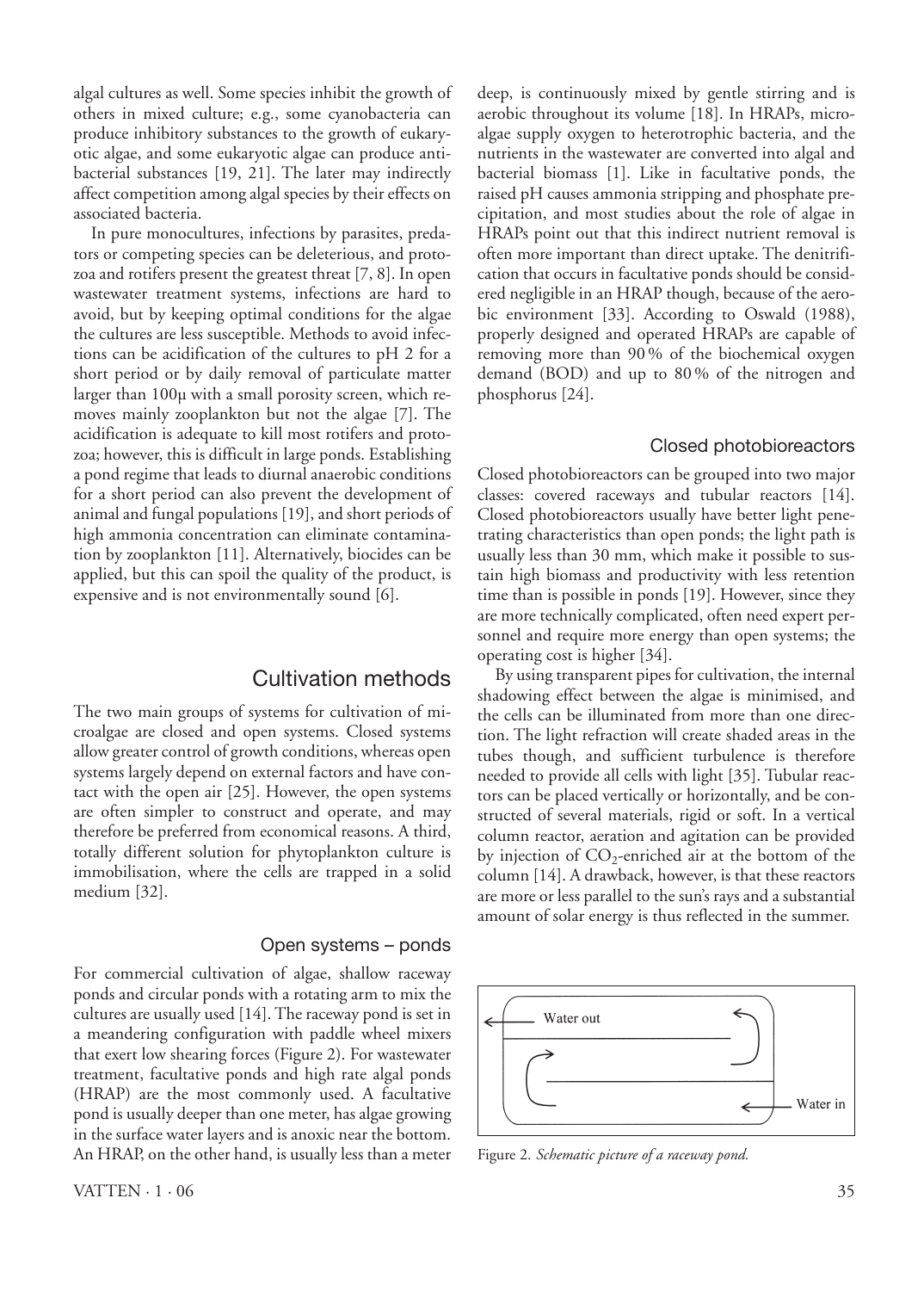### Immobilised algae

By trapping the algae in a solid medium, the problem of harvesting can be solved [5, 32, 36]. The medium, that can be e.g. alginate or synthetic polymers, immobilises the algae but let substances in the water diffuse to the cells [32]. The algae-medium mixture is often shaped as beads, but can even cover screens or surfaces [19]. Immobilised algae have been tested for several wastewater treatment purposes, e.g. uptake of metals, nitrogen and phosphorus, and the nutrient uptake rates has been shown to be similar for free and immobilised cells [5].

It should be noted that almost all studies on immobilisation have been carried out in lab-scale, which limits the knowledge of how such methods would work in larger scale. Studies on immobilised algae have been conducted both for living and dead cells. The living cells are studied mainly for nutrient uptake purposes, while dead cells are studied mainly for adsorption of metals [32].

## **Harvesting**

Algae growing in open waste ponds can reach biomass levels of up to 300 mg dry weight per litre [24]. Harvesting of microalgae is therefore crucial for wastewater treatment in order to separate both nutrients and BOD from the water [19]. However, this is not easily achieved, and is consequently a cost expensive part of the cultivating process [5, 12]. Even though harvesting effectively can be accomplished by e.g. filtration or centrifugation, such methods may be too difficult or costly to implement [5, 37, 38]. Some studies have suggested that chemical flocculation with e.g. the polysaccharide chitosan, biological filtration (see below) and even to use immobilised systems should be more advantageous [5].

#### Sedimentation and flotation

Using sedimentation or flotation, the biomass can be concentrated already in the water, which in turn can be decanted. Sedimentation without addition of chemicals is the most common method in full-scale facilities [33]. Flotation processes operate more efficiently and rapidly than sedimentation and achieve a higher solids fraction (up to 7 %) in the concentrate, but these on the other hand can be more expensive [38].

To facilitate sedimentation or flotation, previous flocculation is desirable. Many algal species are particularly difficult to sediment without treatment due to their natural tendency to float in order to catch enough light. Flotation of unicellular algae without flocculation may also be very difficult due to the hydrophilic cell surface on which air bubbles will not attach (personal unpublished experiences). Algae can be flocculated by addition of various chemical flocculants such as alum, lime, FeCl<sub>3</sub>, cationic polyelectrolytes, and  $Ca(OH)$ <sub>2</sub> [5]. A major disadvantage of adding these chemicals, however, is that they can cause secondary pollution. Some toxically safe flocculating agents recognised are e.g. potato starch derivatives and chitosans, and these are suitable for initiating sedimentation [5, 38].

Some microalgae may flocculate naturally, so-called bioflocculation. The process is often induced by turbulence stress and results in formation of biopolymers by extracellular enzymes. The polymers can also be produced by bacteria associated with the algal cells, but in both cases this leads to changes in the surface charge that in turn causes the cells to aggregate [38, 39]. Especially some species of cyanobacteria forms flocs spontaneously. This allows easy harvesting of the biomass. Some cyanobacteria are also able to form gas vacuoles that makes them accumulate at the surface, and some tend to settle under certain circumstances, and both these features makes them easy to harvest [28].

### Filtration

Filtration can be carried out at all scales, from coarse screening to sand filters to diaphragm filter presses where 100 % of the algae is harvested [33, 38]. A process known as microstraining can be applied to large colonial or filamentous algae, such as the cyanobacterium *Spirulina* or the nitrogen-fixing species. Microstrainers are devices consisting of a rotating fine-mesh screen and a backwash to collect the algae. They achieve about 20-fold concentration, or higher, and can be complemented with a final more expensive concentration of the biomass [28].

### Biological filtration

Biological filtration means feeding of easily harvested filter feeders with algae, and is consequently a form of aquaculture. Well known filter feeders are mussels and cladocerans like *Daphnia* spp. [5]. Complete food chains starting with wastewater have been studied in order to develop integrated systems able to generate useful biomass simultaneously with effluent purification [40]. Pathogen safety of such biomass does not appear to be of major concern although more complete and systematic monitoring of pathogens should be made before the final edible biomass (fish in general) is available for human consumption [5].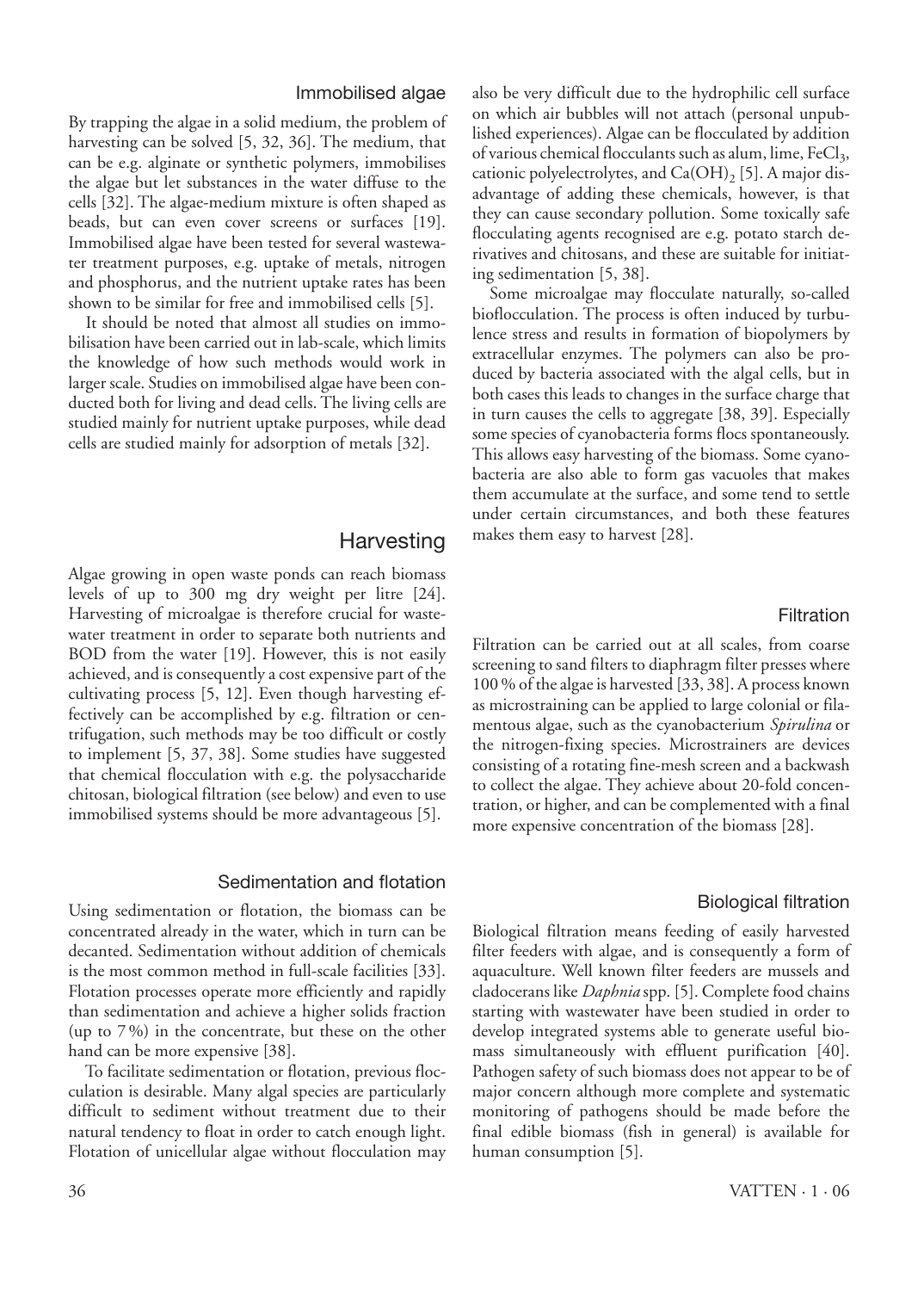## General advice on operation

Domestic wastewater is very nutrient rich, and basically all nutrients needed for algal growth are present [24]. The factors limiting algal growth, and hence treatment efficiency is therefore more likely to be light and carbon. Light is the most important parameter to optimise, and hence culture depth and turbulence are vital for good performance. To avoid temperature limitation in northern climate, greenhouses would be recommended in order to have functioning treatment during longer periods than just during summer. To increase the performance during winter, artificial light may also be needed, however that demand extra costs for energy.

The easiest way to start a microalgal wastewater treatment process is to inoculate with water containing a large variety of algae, e.g. water from outdoor ponds. This will create a mixture of algae and other organisms, where the best suited species will grow fastest and dominate the treatment step. Other microalgae will also be introduced eventually, partly from the wastewater itself, partly from algal particles in the air dust. This approach requires less supervision and operation than if a particular alga is chosen to be cultivated for any purpose. A drawback is that the fastest growing microalgae are most often unicellular green algae (*Chlorophyceae*) which are difficult to harvest [37].

Depths of between 15 and 50 cm are generally recommended. During winter, however, shallower depths than 20 cm should not be used to account for the decreased incident light intensity. [9, 28]

#### **Turbulence**

Depth

Turbulence can be achieved in many ways, e.g. with airbubbling, propellers or paddle wheels. Air injection provides  $CO_2$  and  $N_2$  for nitrogen fixation and may be complemented with extra  $CO_2$  (1–5 %). One study reports optimal growth at an air flow of 60 litres liter<sup>-1</sup>  $h^{-1}$ [9], however, if turbulence is the only purpose for the bubbling, lower flows may be enough as well.

A mild and economic method is the use of paddle wheels. According to Oswald (1988), microalgae stirred with paddle wheels also tends to agglomerate and settle when removed from the mixing field, a tendency never observed in shallow ponds mixed by other methods [18]. Mixing velocities of  $5-20$  cm s<sup>-1</sup> are common in e.g. raceway ponds, and too high turbulence can be damaging to the algae [19, 28].

## Hydraulic retention time

The hydraulic retention time (HRT) should be long enough to prevent the treatment step from wash-out effects, i.e. it should not be shorter than the minimum generation time of the algae (i.e. the dilution rate should not exceed the maximum algal growth rate,  $\mu_{\text{max}}$ ). On the other hand, too long HRT allows the algae to grow slower due to nutrient limitation and increased internal shading, and should also be avoided. The effluent concentrations of nitrogen and phosphorus will, on the other hand, be lower at longer HRTs. Between 2 and 7 days HRT are common in microalgal wastewater treatment [12, 28]. During winter, longer retention times would probably be necessary than during summer as a result of the lower growth rate.

#### **References**

- 1. Hammouda, O., Gaber, A., and Abdel-Raouf, N. (1994) *Microalgae and wastewater treatment.* Ecotoxicol. Environ. Saf. **31**: p. 205–210.
- 2. Doran, M.D. and Boyle, W.C. (1979) *Phosphorus removal by activated algae.* Water Res. **13**: p. 805–812.
- 3. Mesple, F., Casellas, C., Troussellier, M., and Bontoux, J. (1996) *Modelling orthophosphate evolution in a high rate algal pond.* Ecol. Model. **89**(1–3): p. 13–21.
- 4. Proulx, D., Lessard, P., and De La Noüe, J. (1994) *Tertiary treatment of secondarily treated urban wastewater by intensive culture of Phormidium bohneri.* Environ. Technol. **15**(5): p. 449–458.
- 5. de la Noüe, J., Laliberté, G., and Proulx, D. (1992) *Algae and waste water.* J. Appl. Phycol. **4**: p. 247–254.
- 6. Soeder, C.J. (1981) *Productivity of microalgal systems*. in *Wastewater for aquaculture*. University of the OFS, Bloemfontein: University of the OFS Publication, Series C, No. 3.
- 7. Grobbelaar, J.U. (1982) *Potential of algal production.* Water SA **8**(2): p. 79–85.
- 8. Mostert, E.S. and Grobbelaar, J.U. (1987) *The influence of nitrogen and phosphorus on algal growth and quality in outdoor mass algal cultures.* Biomass **13**: p. 219–233.
- 9. Fontes, A.G., Vargas, M.A., Moreno, J., Guerrero, M.G., and Losada, M. (1987) *Factors affecting the production of biomass by a nitrogen-fixing blue-green alga in outdoor culture.* Biomass **13**: p. 33–43.
- 10. Calvin, M. and Taylor, S.E. (1989) *Fuels from algae*, in *Algal and cyanobacterial biotechnology*, R.C. Cresswell, T.A.V. Rees, and N. Shah, Editors. Longman scientific & technical: Harlow, Essex, England. p. 137–160.
- 11. Becker, E.W. (1994) *Microalgae, Biotechnology and Microbiology*. Cambridge: Cambridge University Press.
- 12. Benemann, J.R. (1989) *The future of microalgal biotechnology*, in *Algal and cyanobacterial biotechnology*, R.C. Cresswell, T.A.V. Rees, and N. Shah, Editors. Longman scientific & technical: Harlow, Essex, England. p. 317–337.
- 13. Glombitza, K.-W. and Koch, M. (1989) *Secondary metabolites of pharmaceutical potential*, in *Algal and cyanobacterial*